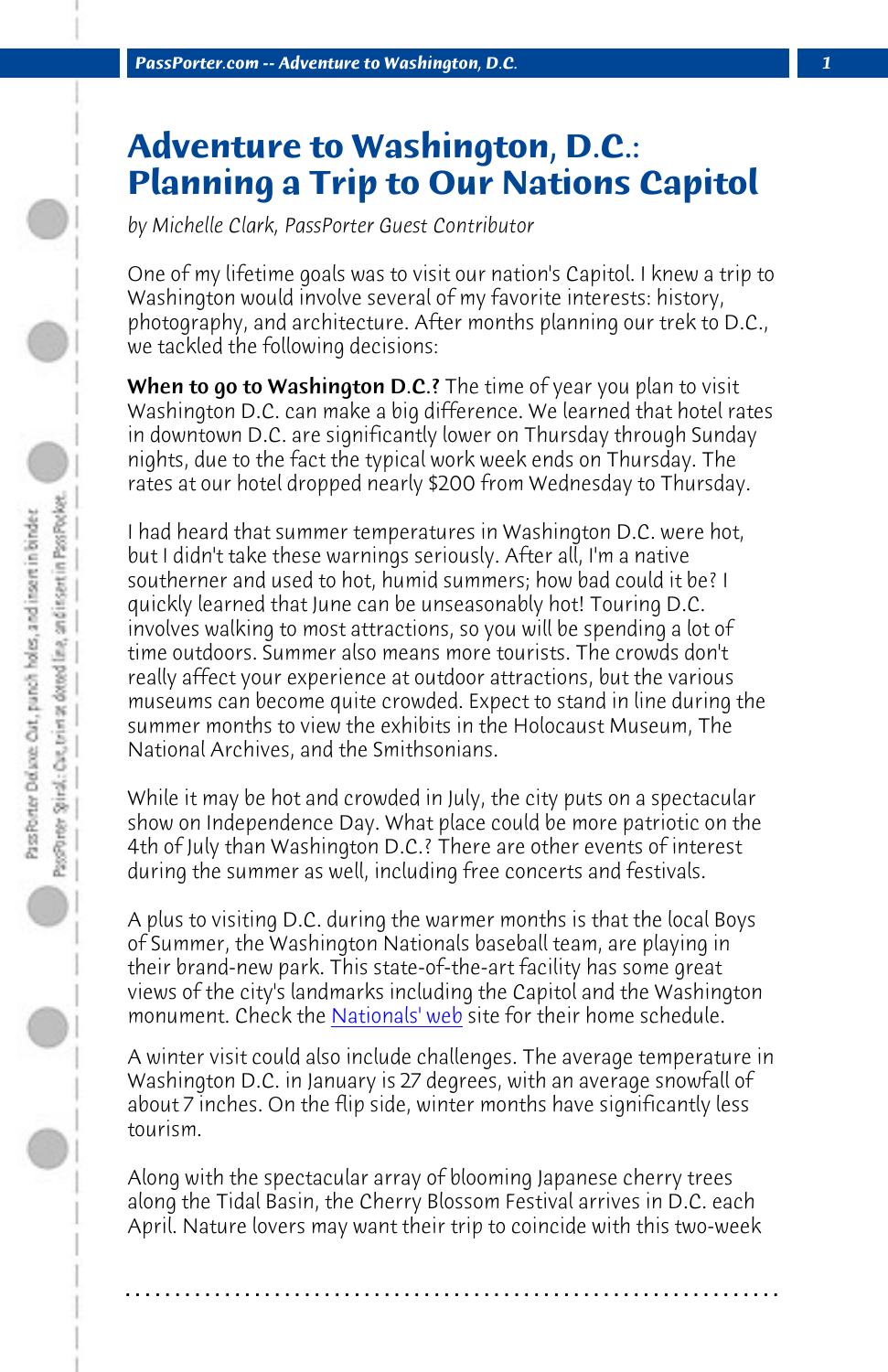*PassPorter.com -- Adventure to Washington, D.C. (continued) 2*

celebration of spring. Crowd haters may want to select an alternate time to visit! Other factors to consider are the schedules of the various government agencies. To see Congress in session, contact your local congressman and pre-arrange a Capitol tour. Gallery passes are only available through the offices of your senator or representative. The Supreme Court hears case arguments from October through April and holds sessions to release opinions in May and June. Seats are first-come, first-serve. The House, Senate, and Supreme Court's schedules are posted on their websites.

If there is a must-see museum or attractio[n on your agend](http://www.wmata.com/)a, your planning should include an investigation of rehab schedules. The Museum of American History has been closed for two years for an \$85 million renovation and is scheduled to re-open on November 21, 2008. The Arts and Industries Building and Ford's Theater are both closed for refurbishment. The new Capitol Visitors Center currently under construction is scheduled to open December 2, 2008. Again, websites are a good source of information for scheduled refurbishments.

Where to Stay in Washington D.C.? Now that you've decided when to visit D.C., your next decision will probably be where to stay. Washington D.C. has over 27,000 hotel rooms available, with a wide range of prices for any budget. Many travelers prefer to stay outside the city in nearby suburbs of Virginia and Maryland for cheaper rates. I can't emphasize enough how important it is to have easy access to the Metro rail line. It will pay to investigate the proximity of your lodging facility to a Metro station. The daily ride from your lodging to downtown D.C. could take up time that you could spend touring. The Metro web site is a helpful tool for estimating trip times and fares.

If you have access to a car you might consider the option of a split stay. Take advantage of the less expensive hotels by staying outside of Washington for part of your trip. During a stay in the suburbs you can visit some of the attractions located further away from central D.C. such as Arlington Cemetery, Iwo Jima Memorial, Mount Vernon and the National Cathedral. Then move to a more centrally-located hotel to complete your touring. We chose to stay in Alexandria, Virginia our first night and moved to a hotel downtown for the remainder of our stay.

Sign up online for any customer loyalty or membership programs offered by the chain hotels because they can offer some great rates and other benefits. Most are free so you have nothing to lose by joining.

How Long to Stay in Washington D.C.? The next question to be investigated when planning a D.C. vacation is how long should we plan to stay? Of course this depends on which attractions you want to visit.

**. . . . . . . . . . . . . . . . . . . . . . . . . . . . . . . . . . . . . . . . . . . . . . . . . . . . . . . . . . . . . . . . . .**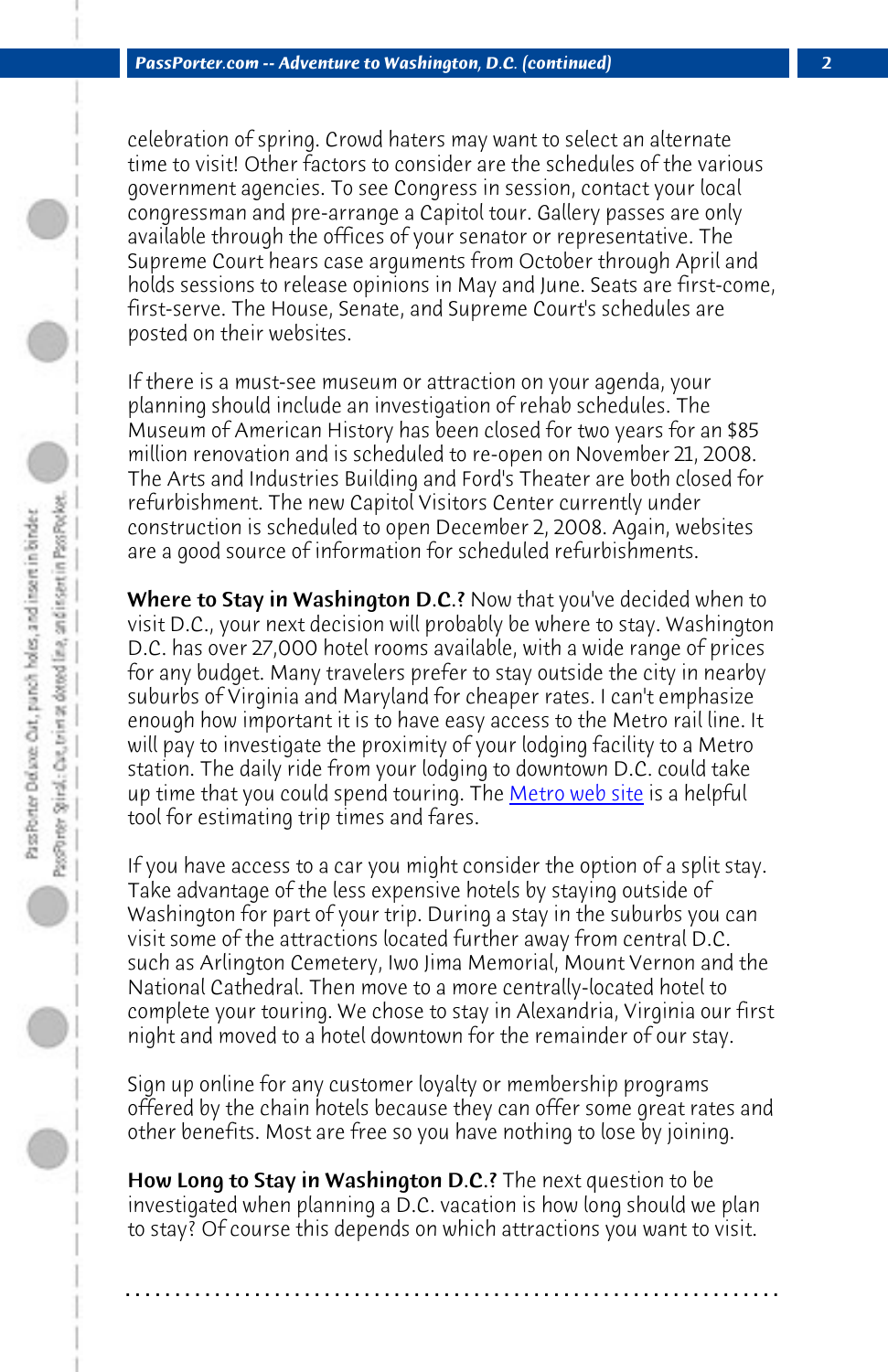For example, our three-day trip included Arlington Cemetery, the major monuments, a Capitol tour, the National Archives, and several museums. I wouldn't recommend this commando itinerary to my worst enemy! Plan a minimum of 2-3 hours for each museum, although I feel that 3-4 hours is probably needed to really enjoy them. More than two museums per day can cause information overload! The walk around the National Mall to view the various monuments is a daunting task and would probably be enjoyed more if broken up into two days. A nighttime walk to the monuments provides a serene atmosphere and gorgeous moonlit views, but a daytime visit will allow you to absorb the details of the architecture. So my best recommendation would be to sit down with your fellow travelers and make a list of the sites you want to include, and then base the length of your trip on that.

How much to spend in Washington D.C.? Ahh, the ultimate trip planning question! One of the more positive features of a D.C. vacation is that all of the monuments and museums run by the National Park Service are free, as are the Smithsonian museums. However, keep in mind that several of the Smithsonian museums have additional exhibits that require an admission fee. Other museums and attractions such as the Newseum and the Spy Museum do charge admission ranging from \$15 to \$20 per adult.

Cheap souvenirs are easy to find at roadside stands along the downtown streets. We bought D.C. t-shirts for \$7 each. Some carts advertised three shirts for \$10. I was pleased to learn that no sales tax is charged at government building gift shops.

Utilizing the Metro rail system is a must when sightseeing in D.C., so allow room in your budget for fare cards. A one-day metro rail ticket is \$7.80 with weekly passes ranging from \$26 to \$39. We found a large variety of dining options; however the majority were not budget friendly! Most of the Smithsonian museums have restaurants. The Air and Space Museum has a McDonald's that only offers value meals. I use the term "value" loosely as each meal was at least \$7.00. We did find a little gem at the Museum of Natural History; the cafe there gave free refills on drinks. Five Guys in Chinatown was an affordable option. Our hotel also had a decently priced breakfast buffet. And for those on a tight budget it's easy to find a hot dog cart on the street. If you have a car, plan on spending \$30 - \$40 a day for parking at downtown hotels. Parking is premium in Washington!

Where to go in Washington D.C.? One thing you can be assured of--you won't be bored in this city! In fact, there are so many things to see and do in the area that it could fill up another article, and it will soon!

**. . . . . . . . . . . . . . . . . . . . . . . . . . . . . . . . . . . . . . . . . . . . . . . . . . . . . . . . . . . . . . . . . .**